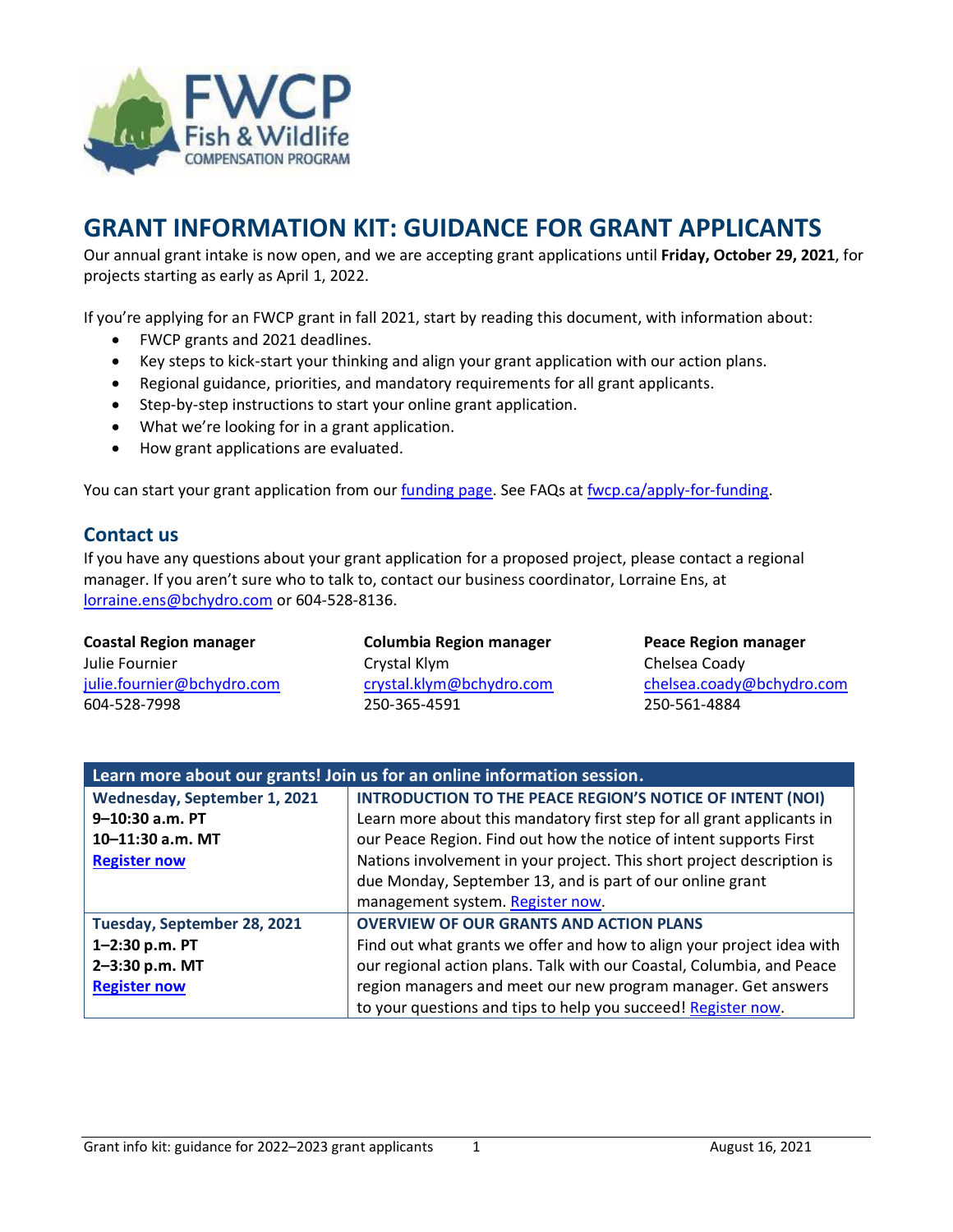# **OUR GRANT INTAKE AND PROJECT CYCLE**

Deadlines may change annually, but the key steps in our application process and project cycle stay the same.

#### **Annual grant intake opens**

Grant application intake opens **Thursday, August 12, 2021**

**Peace Region mandator[y notice of intent](https://fwcp.ca/peace-region-notice-intent/) due Monday, September 13, 2021**

**Grant applications due** Grant application intake closes

**Friday, October 29, 2021**

**Review and evaluation of grant applications**

Three-stage review/evaluation of all grant applications **November 2021–January 2022**

**Board approvals**

Regional boards finalize grant and project funding decisions **January–February 2022**

#### **Notify grant applicants**

Grant applicants notified of boards' decisions **February 2022**

**Conditions of approval**

Grant applicants fulfill all project conditions prior to finalizing a contribution agreement

**March 2022**

**Finalize contribution agreements**

If all conditions are fulfilled, contribution agreement released for signature **April 1, 2022 (at the earliest)**

**Payment #1**

Execution of contribution agreement and payment #1

#### **Optional payment #2**

Optional submission of progress report and statement of accounts, which triggers payment #2

#### **Draft report**

Mandatory final report (draft version) due **March 31, 2023**

**Final report**

Submission of final report (final version) and statement of accounts Final payment **After March 31, 2023**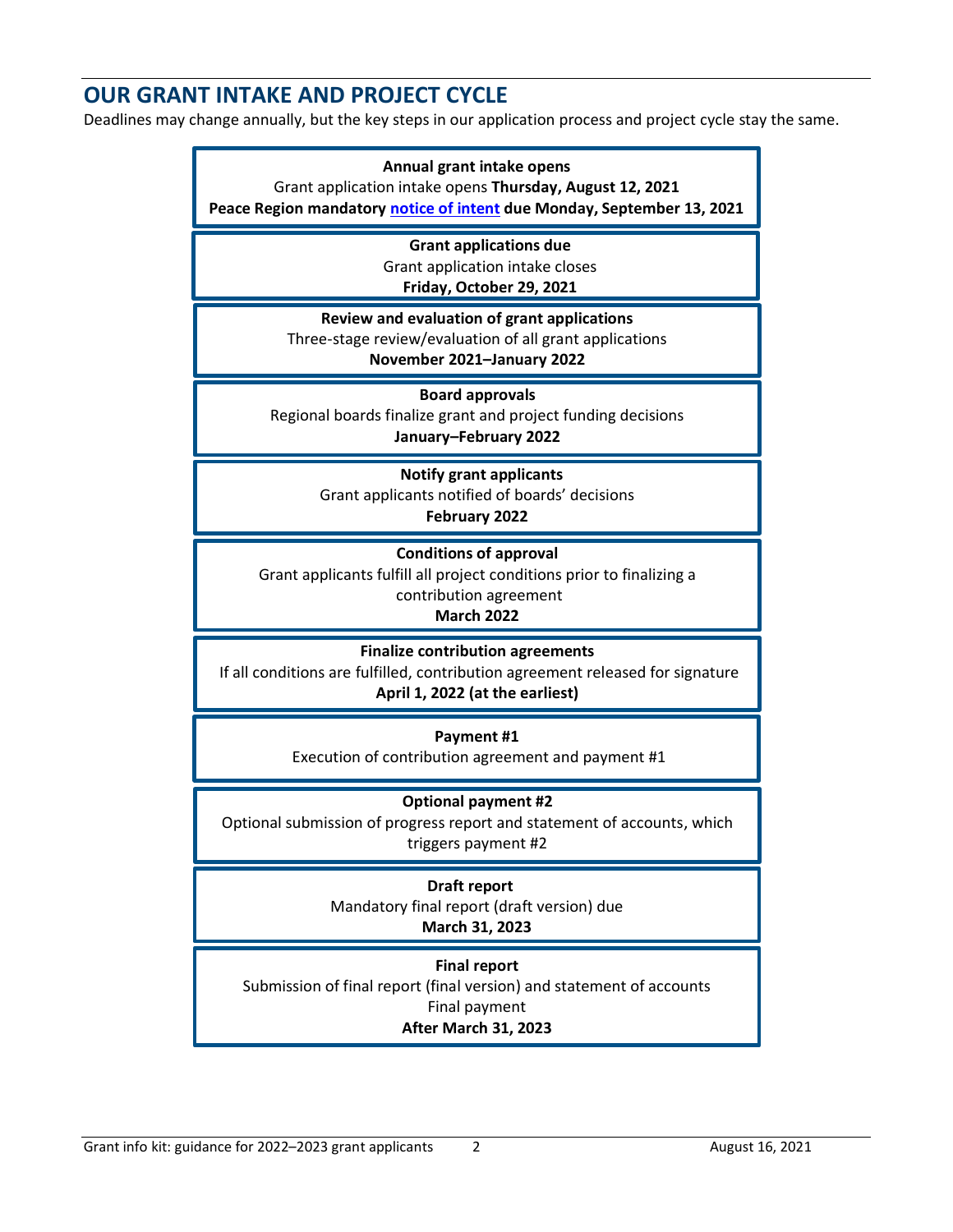# **REMINDERS!**

## **Regional guidance**

Requirements and priorities for grant applicants may vary by region. Be sure to read our regional guidance documents for 2022–2023 grant applicants.

> [Coastal Region guidance for grant applicants](https://fwcp.ca/grant-requirements-guidance/) [Columbia Region guidance for grant applicants](https://fwcp.ca/grant-requirements-guidance/) [Peace Region guidance for grant applicants](https://fwcp.ca/grant-requirements-guidance/)

### **Guidance for First Nations involvement in FWCP projects**

Strengthening the involvement of First Nations is a priority for the FWCP, and we encourage all grant applicants to engage with the appropriate First Nations prior to submitting your grant application. Our review and evaluation of all grant applications will consider your efforts to engage with and involve First Nations in your proposed project. See our [regional guidance documents](https://fwcp.ca/grant-requirements-guidance/) and find out more about engaging with First Nations in the FWCP's Coastal, Columbia, and Peace regions.

### **We value partnerships in our projects**

We recognize the value of partnerships to help plan, deliver, and fund projects. We encourage grant applicants to build funding and project partnerships into their projects. We'll be looking for partnerships when we evaluate all grant applications.

## **WHAT GRANTS ARE AVAILABLE FROM THE FWCP?**

All applications for Seed Grants and Large Grants must be submitted through our online grant management system by Friday, October 29, 2021. Start your grant application [here](https://fwcp.ca/apply-for-funding/) or [https://fwcp.ca/apply-for-funding/.](https://fwcp.ca/apply-for-funding/)

Our [Community Engagement Grant](https://fwcp.ca/community-engagement-grants/) is available year-round on a first-come, first-served basis and you may apply anytime.

## **Seed Grants**

Seed Grants are aimed at helping you explore the feasibility of your project idea and could be the first step toward submitting a grant application in a subsequent year.

Seed Grants are intended to **offset costs to fill information gaps, explore project feasibility**, and prepare technical information that may be required prior to developing an application for a Large Grant in a subsequent year. Use our Seed Grant to grow your idea into a future Large Grant application. *Up to a maximum of \$5,000* is available from the FWCP.

### **Large Grants**

All grant applicants **ready to implement a proposed project** that aligns with our regional action plans **should apply for a Large Grant** regardless of the total cost.

The total project cost includes funding from all sources, including, but not limited to, the FWCP, other funders (if any), the total value of all in-kind contributions (if any), and applicable taxes.

You will be asked to submit a written project proposal (maximum six pages) as part of your online grant application.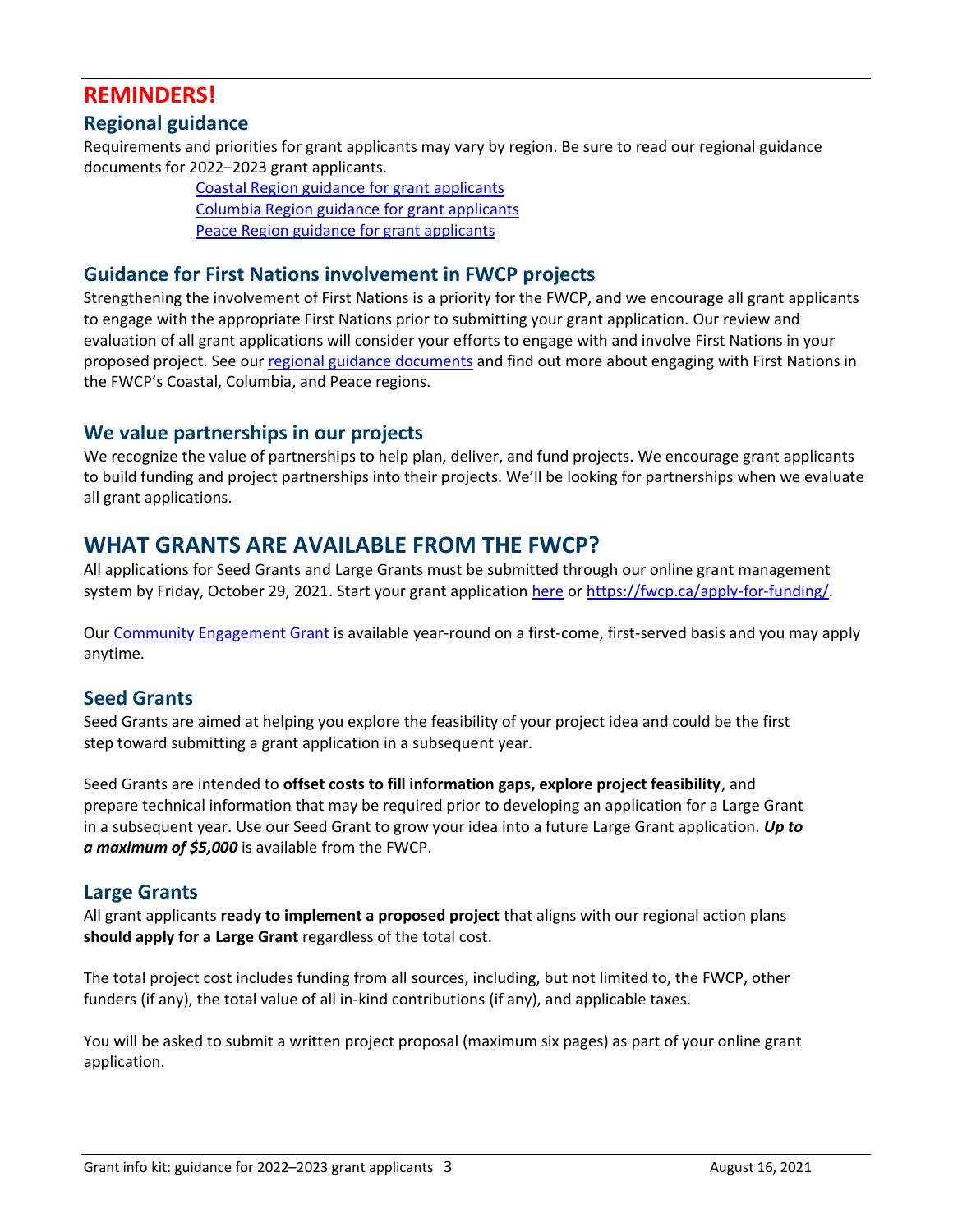# **WHAT PROJECTS ARE ELIGIBLE FOR AN FWCP GRANT?**

Each FWCP region has a set of ecosystem-based action plans that identify the priority actions eligible for FWCP grants (see the action tables in each action plan).

We fund five types of projects and our action plan tables identify priority actions by project type:

- 1. research and information acquisition;
- 2. habitat-based actions;
- 3. species-based actions;
- 4. monitoring and evaluation; and
- 5. land securement.

Your proposed project must align **with one or more priority action(s)** in any of our regional [action plans.](https://fwcp.ca/action-plans/) Each priority action is identified as OPEN, OPEN/DIRECTED, or DIRECTED.

| Delivery method? | Eligible for a grant?                                                                                                                                       |
|------------------|-------------------------------------------------------------------------------------------------------------------------------------------------------------|
| <b>OPEN</b>      | Eligible for a grant. Go ahead and apply!                                                                                                                   |
| OPEN/DIRECTED    | Eligible for a grant. Go ahead and apply!                                                                                                                   |
| <b>DIRECTED</b>  | Not eligible for a grant. Do not apply for a grant for this action. Our regional<br>boards will address DIRECTED projects through other funding mechanisms. |

Your proposed project must align with the project eligibility criteria in Table 1 below.

#### *Table 1: FWCP project eligibility criteria*

| <b>FWCP does:</b>                                                                                                                                  | <b>FWCP does not:</b>                                                                                                   |
|----------------------------------------------------------------------------------------------------------------------------------------------------|-------------------------------------------------------------------------------------------------------------------------|
| Fund actions to create, restore, or otherwise<br>improve the function of ecosystems that have<br>been impacted by BC Hydro activities.             | Fund core activities of government or non-<br>government agencies or programs.                                          |
| Fund actions to create, restore, or otherwise<br>improve the function of alternate ecosystems that<br>provide a better opportunity for investment. | Lead the development of species recovery goals.                                                                         |
| Participate as a team member in species of<br>interest planning.                                                                                   | Fund, co-ordinate, or lead national recovery teams<br>for species at risk.                                              |
| Fund specific management actions for species of<br>interest as identified by recovery teams and<br>action/implementation groups.                   | Develop policy related to land or wildlife<br>management.                                                               |
| Fund baseline inventory that contributes to the<br>development of habitat- or species-based actions<br>within action plans.                        | Administer government regulations.                                                                                      |
| Fund monitoring programs designed to measure<br>the effectiveness of FWCP-funded habitat- and<br>species-based actions.                            | Engage in enforcement and compliance activities,<br>except in relation to co-operatively managed<br>conservation lands. |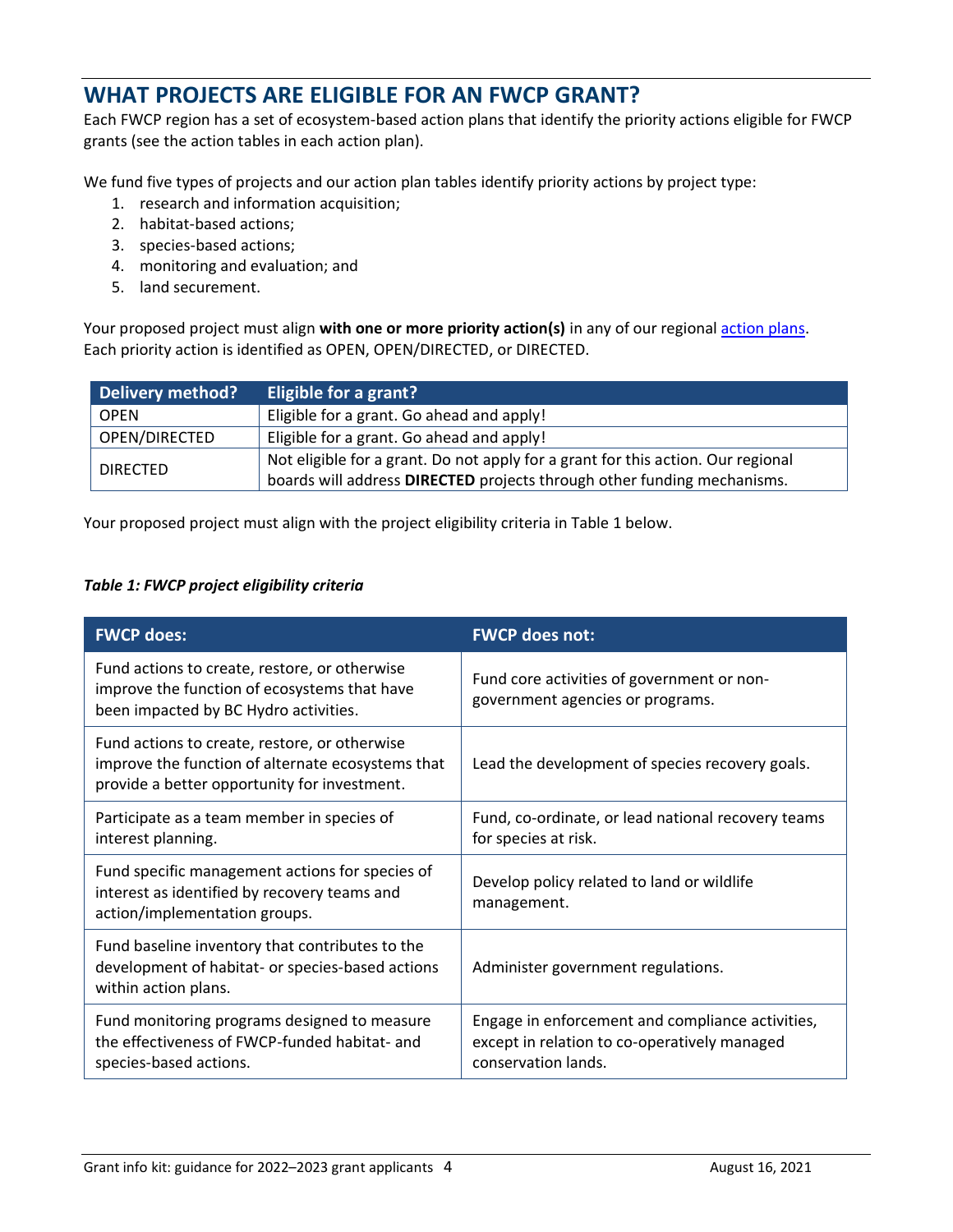All grant applicants must complete a short online eligibility quiz prior to starting a grant application to ensure your potential project is eligible for a grant.

# **WHO MAY APPLY?**

Eligible grant applicants include First Nations, consultants, agencies, non-government organizations, individuals, and academic institutions.

All successful grant applicants must be able to provide:

- 1. a WorkSafe BC clearance letter; and
- 2. proof of commercial general liability.

# **HOW DO I APPLY FOR A GRANT IN 2021?**

#### **Follow these steps:**

### **1. Review our regional action plans**

Our regional action plans identify the priority actions eligible for FWCP grants (see the action tables in each action plan). Your proposed project must align with one or more priority action(s) in any of our regional action plans.

- [Coastal Region](http://fwcp.ca/region/coastal-region/) action plans [fwcp.ca/action-plans-coastal-region](https://fwcp.ca/action-plans-coastal-region/)
- Columbia Region action plans [fwcp.ca/action-plans-columbia-region](https://fwcp.ca/action-plans-columbia-region/)
- 
- 
- [Peace Region a](http://fwcp.ca/region/peace-region/)ction plans [fwcp.ca/action-plans-peace-region](https://fwcp.ca/action-plans-peace-region/)

Our regional managers can help you align your project idea with a priority action(s) in our action plans.

## **2. Develop a project idea to fulfill an action**

Develop a project idea that aligns with one or more priority action(s) in any action plan(s) that will achieve the intended outcome(s). Be sure you have selected an **OPEN** priority action.

## **REMINDER! Review relevant project reports and outcomes**

Before developing your grant application, review our project report list for relevant work already completed. If there is a relevant project report, consider how, or if, the work you propose in your grant application will build on past work. The FWCP has posted more than 500 final reports on provincial databases, making our project results and data available to anyone. A searchable spreadsheet for all final project reports is available at [http://fwcp.ca/results/.](http://fwcp.ca/results/)

You may also wish to review relevant provincial databases for projects not funded by the FWCP to identify recommendations or reports that could support your grant application.

 [Species Inventory Database](http://a100.gov.bc.ca/pub/siwe/search_reset.do) [EIRS: Environmental Information Resource System](https://www2.gov.bc.ca/gov/content/environment/research-monitoring-reporting/libraries-publication-catalogues/eirs-biodiversity) [EcoCat: Ecological Reports Catalogue](https://www2.gov.bc.ca/gov/content/environment/research-monitoring-reporting/libraries-publication-catalogues/ecocat) [CLIR: Cross-Linked Information Resources](https://www2.gov.bc.ca/gov/content/environment/research-monitoring-reporting/libraries-publication-catalogues/cross-linked-information-resources-clir)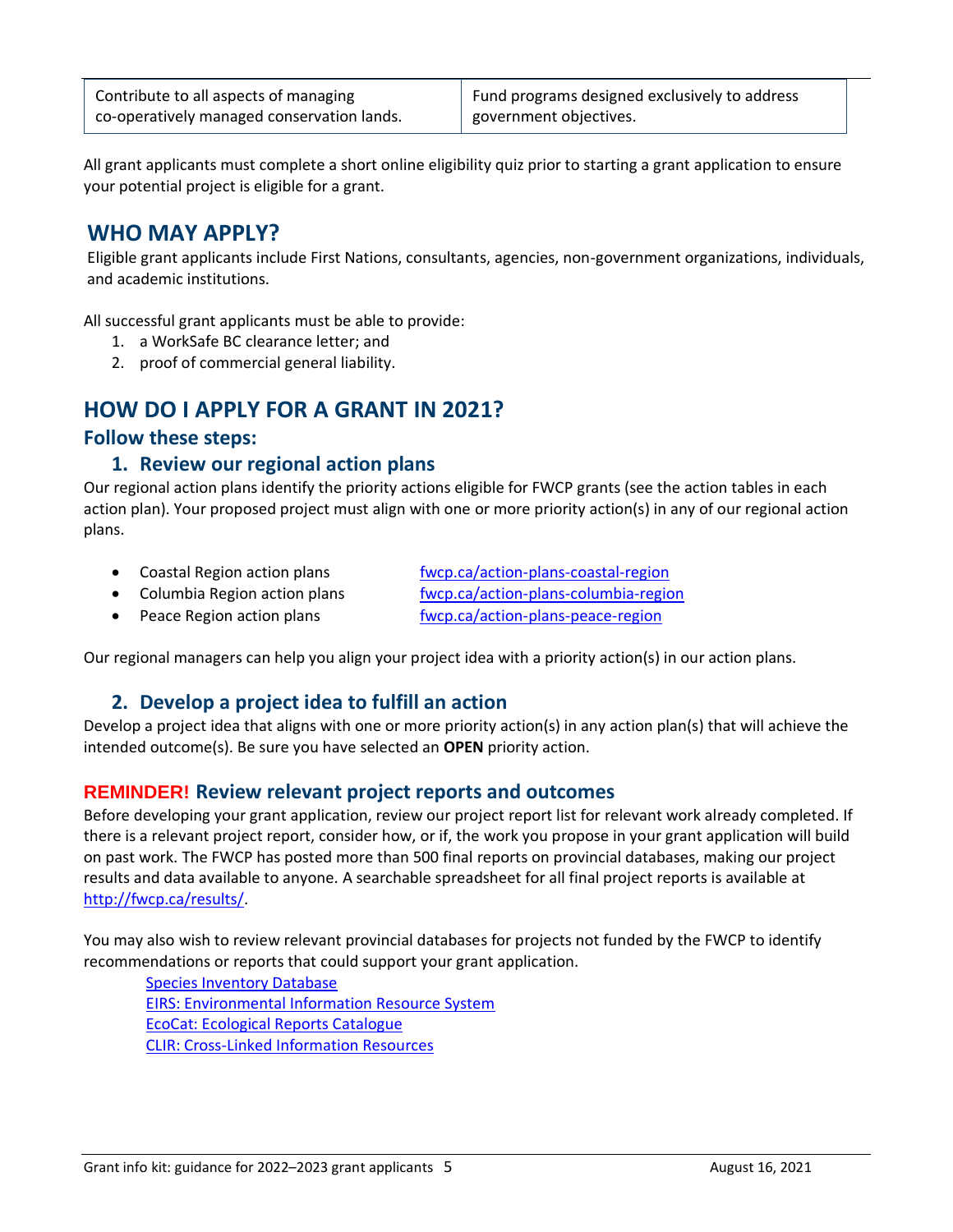### **3. Review our regional guidance and priorities**

Each of our three regions—Coastal, Columbia, and Peace—are unique, and the requirements for grant applicants vary by region. To help with your grant application, we've prepared 2021 [guidance](https://fwcp.ca/grant-requirements-guidance/) documents for each region. Review the regional guidance documents and be sure to fulfill any mandatory requirements.

If you are submitting a grant application in our Peace Region, our online grant management system will prompt you to complete and submit the mandatory Notice of Intent (NOI) after you login and start your grant application at [fwcp.ca/apply-for-funding.](http://fwcp.ca/apply-for-funding/)

## **4. Start your online grant application**

All grant applicants must use our online grant management system to apply. Start your grant application at [fwcp.ca/apply-for-funding.](http://fwcp.ca/apply-for-funding/)

If this is the first time your organization has applied online for an FWCP grant, you must register at [fwcp.ca/apply-for-funding.](http://fwcp.ca/apply-for-funding/)

If your organization is already registered in our online grant management system but *you* have never accessed the system, please contact our business coordinator, Lorraine Ens, a[t lorraine.ens@bchydro.com.](mailto:lorraine.ens@bchydro.com) She will set up a profile for you and link you to your organization.

### Get help online

You'll find lots of tips and instructions built into the online grant application.

Click on the next to each question in the grant application to reveal instructions and more information.

Submit your questions to us from your draft grant application. Click on the "Notes/Questions" tab to submit your question.



#### We're here to help

• Contact our business coordinator, Lorraine Ens, at [lorraine.ens@bchydro.com](mailto:lorraine.ens@bchydro.com) or 604-528-8136.

## **5. Complete all mandatory sections of the grant application**

Be sure to complete all sections of the online grant application and fulfill all mandatory requirements. These requirements vary by region.

## **6. Submit your online grant application by Friday, October 29, 2021, 5 p.m. PT**

Our grant management system will validate your grant application entries immediately after you submit your application and indicate right away if any required information is missing.

We suggest you avoid submitting your application immediately before the deadline in case you need to make corrections or additions. The **grant intake closes promptly at 5 p.m. PT on Friday, October 29, 2021**, and we will only review grant applications received by the deadline.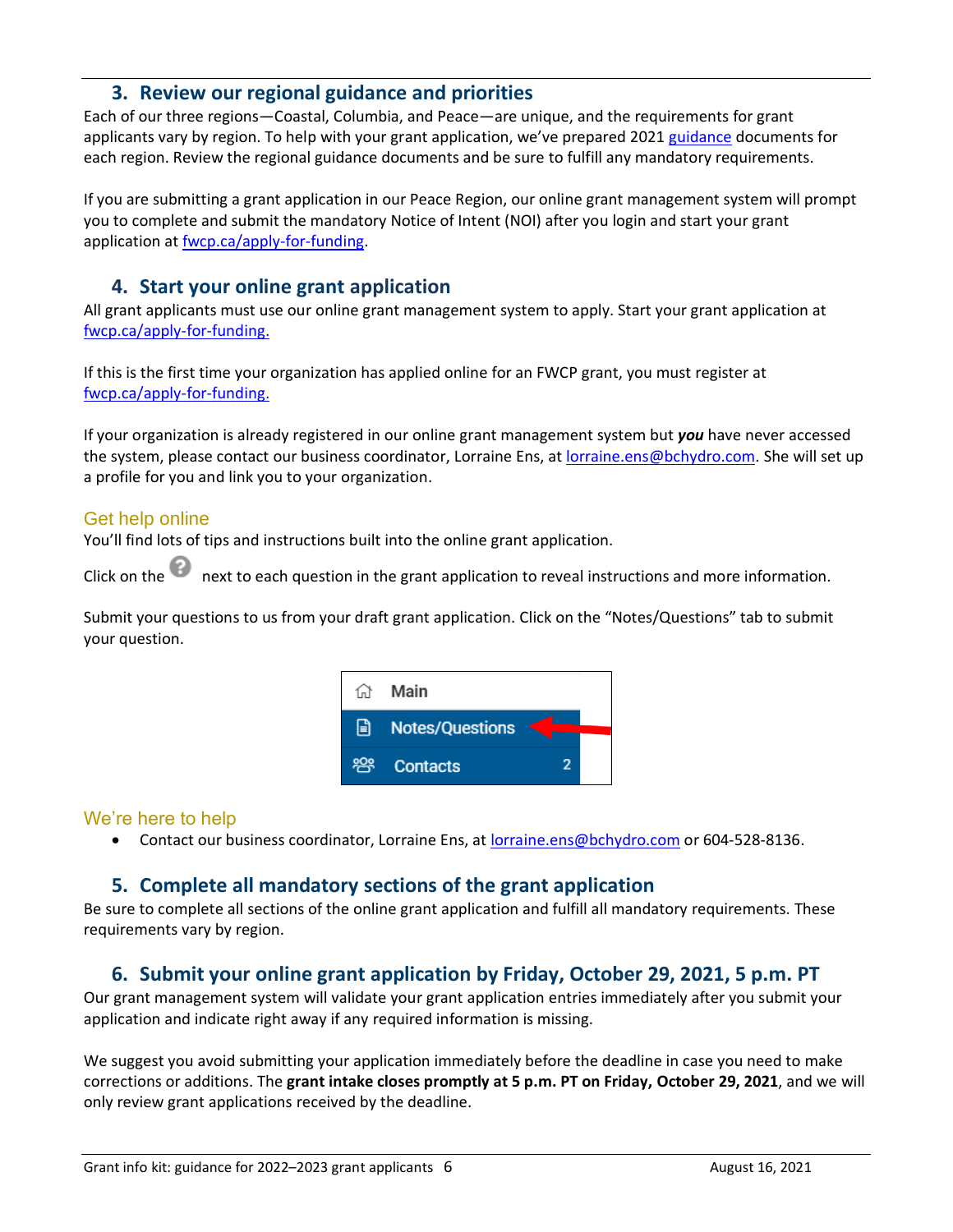## **Tips for completing grant applications**

- You can save your grant application and return to it anytime.
- The grant application is organized by key sections (see tabs in the online grant application), and you can complete the grant application in any order.

## **Tips for multi-year grant applications**

- If your project spans multiple years, you must apply for funding annually. Approval of annual FWCP funding for a multi-year project **does not** guarantee FWCP funding in future years.
- If you are in year two or more of a multi-year project, you can save time b[y contacting](mailto:lorraine.ens@bchydro.com) our business coordinator, Lorraine Ens, to make a copy of your previous application. This copy can be used to start the current year's grant application.
- If you are beyond year one of your multi-year project, your 2021 grant application must identify achievements and challenges encountered in previous year(s).

# **WHAT'S IN A GRANT APPLICATION?**

This section provides an overview of our grant applications and what information you'll be asked to provide.

### **Description**

**Project summary:** Project title, project summary statement, and project urgency **Project details:** Species that will benefit, detailed project description

## **Applicant information**

**Applicant information**: Proponent organization, project contact, signing authority, collaborators, project supporters, First Nations communications, and project volunteers

## **Project information**

**Project location information**: Map, location description, project coordinates (latitude and longitude) **Alignment with action plan(s)**: Primary action plan, primary project type, priority action, alignment with priority action and intended outcome(s), and optional alignment with secondary action plan

**Single or multi-year project**: Project duration, provide overview of project achievements and challenges for ongoing multi-year projects

**Project phases**: Start-up, fieldwork, data entry and analysis, community engagement (i.e., define how you plan to share your project results and involve others in your proposed project), draft reporting, and final reporting **Benefits**: Benefits to fish and/or wildlife

**Ongoing maintenance**: Is ongoing maintenance required to sustain benefits?

**Community engagement**: What are your plans to share results and engage with First Nations, stakeholders, and others?

**Permits and approval**: BC Hydro-owned lands, proximity to BC Hydro facility, landowners, required permits, and approvals

## **Project budget**

#### **Budget**:

- labour expenses, materials, equipment, transportation, and field expenses
- project administration costs
- GST section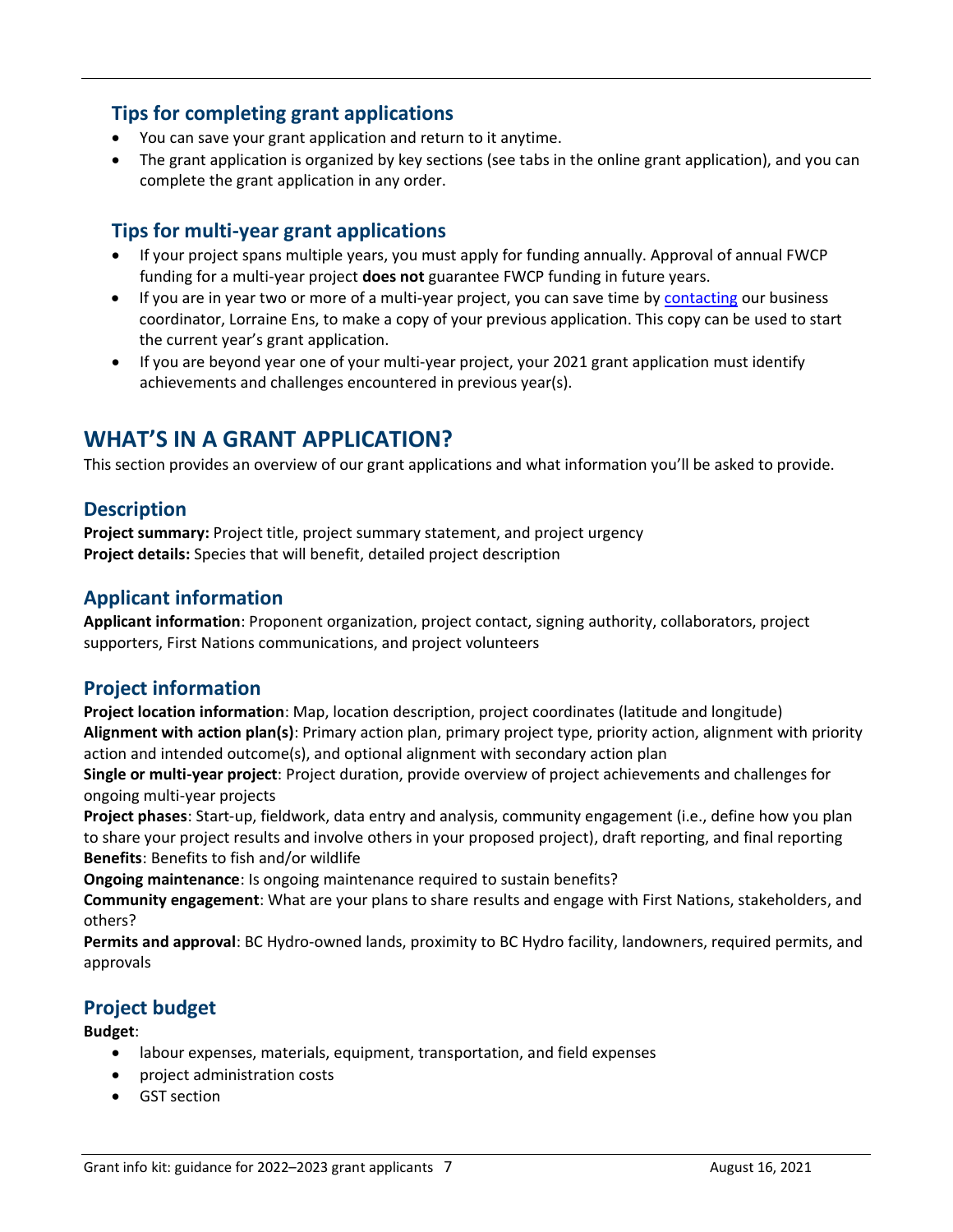• revenue (i.e., other funding sources)

**Funding**: Is this a resubmission of a previously "not approved" application? Have you previously received FWCP funding?

## **Proposals**

A six-page (maximum) project proposal is required for all Large Grant applications only. No proposal is required for Seed Grant applications.

### **Letters of support**

Letters of support are optional in our Columbia and Peace regions. Letters of support are mandatory in our Coastal Region. See our regional guidance documents for more details.

## **Experience**

**Project contact experience**: It is mandatory to include the experience and credentials of the project contact. We encourage you to provide the credentials and experience of *key* team members so we can properly evaluate your grant application.

# **HOW ARE GRANT APPLICATIONS EVALUATED?**

All grant applications go through a three-stage review process that ends with a decision by our three regional boards.

## **Stage 1: review by regional manager and business coordinator**

- Project eligibility: Does the proposed project align with our project eligibility criteria?
- Proponent status: Is the project proponent in good standing with FWCP? If applicable, are past project deliverables complete?
- Completeness: Have all grant application requirements been fulfilled?

## **Stage 2: review by technical committees and First Nations Working Group**

Fish and wildlife technical committees in each region review each grant application for technical merit. In our Peace Region, the First Nations Working Group also evaluates grant applications.

Results from the technical committee and First Nations Working Group (Peace Region only) review are provided to each board to assist in their review and decision-making in stage 3.

During this stage, our technical committees (all regions) will be evaluating grant applications for:

- Alignment with the priority action(s) and the intended outcome (see priority action table in each action plan): Are there clear objectives that are specific, measurable, attainable, relevant, and time-bound?
- Technical design: Are the methods and approaches for the proposed project acceptable and appropriate? Are there direct benefits to fish and/or wildlife?
- Urgency: What are the implications if the proposed project is approved, or is not approved?
- Budget: Are the charges for fees and expenses appropriate? Is there a demonstrated good value for the money?
- Relevant credentials and experience of the team members, and roles of individuals on the project: Does the project team have the skills, expertise, and capacity to carry out the project? Are the right people in the right roles?